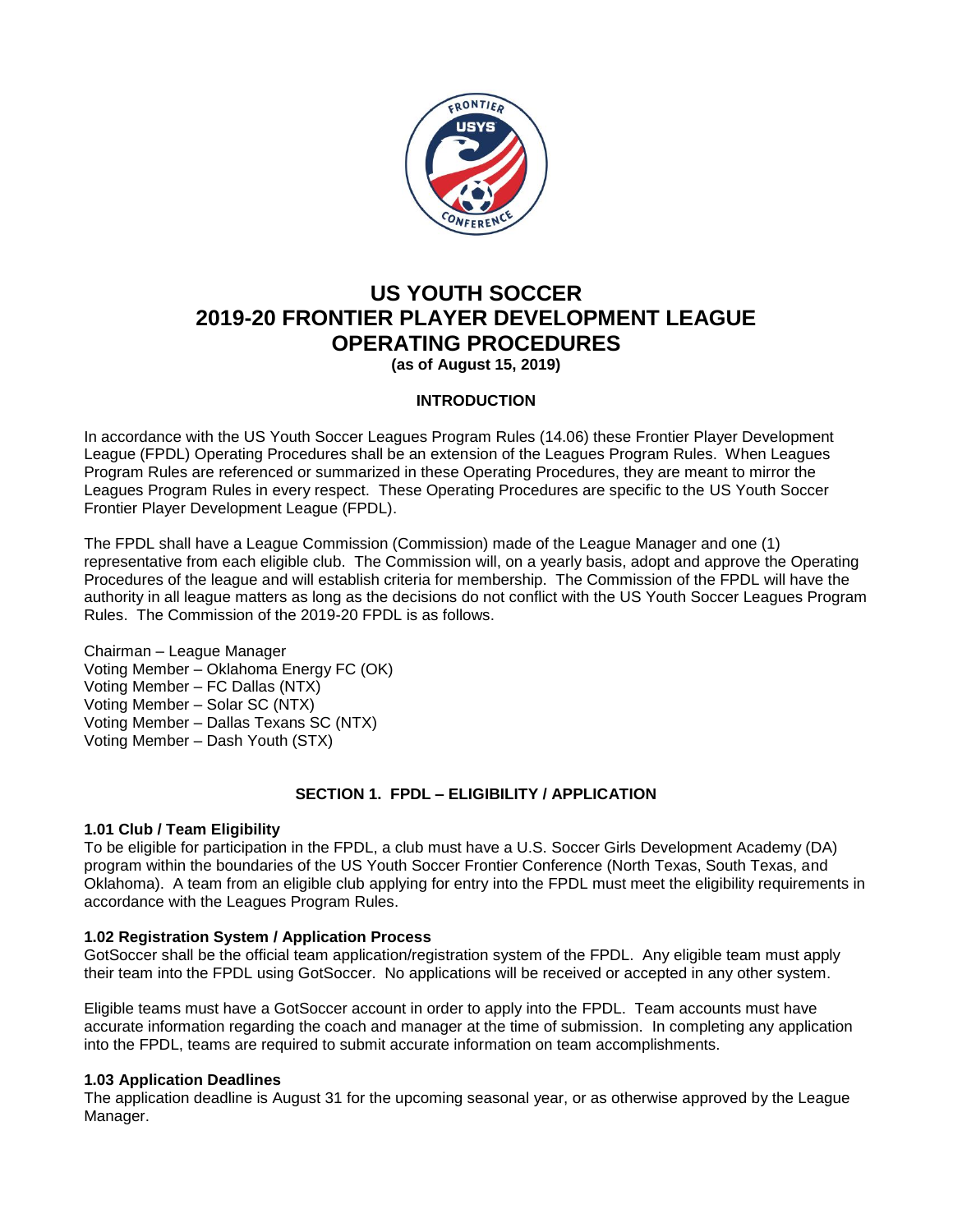## **1.04 Application Agreement**

Any team applying to play in a FPDL agrees to accept, abide by, and comply with all policies, rules, and decisions of the Leagues Program and further agrees to pay all fees that are due to the Frontier Conference for participation in the FPDL by the applicable deadlines.

#### **1.05 State Association Registration**

All eligible teams must be properly registered in their respective member State Association prior to acceptance into the FPDL.

## **1.06 Fees and Other Expenses**

The Team Entry Fee to participate in the FPDL is \$300 per team and is non-refundable if a team is accepted into the FPDL and later drops out. US Youth Soccer will send an invoice to each club for their Team Entry Fees, which will be payable to US Youth Soccer. The Team Entry Fee does not include fees for referees, fields, medical, or other hosting costs. The "Home" club will be responsible for all operational expenses related to the hosting "Home" matches.

# **SECTION 2. FPDL – LEAGUE STRUCTURE AND QUALIFICATION**

# **2.01 Structure**

The 2019-20 FPDL will include the following Girls age groups:

- 13 and Under (13U) for players born on January 1, 2007 or later
- 14 and Under (14U) for players born on January 1, 2006 or later
- 15 and Under (15U) for players born on January 1, 2005 or later
- 16 and Under (16U) for players born on January 1, 2004 or later
- 17 and Under (17U) for players born on January 1, 2003 or later
- 18/19 and Under (19U) for players born on January 1, 2001 or later

Within the FPDL there will be a single tier of competition. Teams will play a single round-robin within each age group.

# **2.02 Determination of Format**

The FPDL will coordinate the league schedule in conjunction with the club match schedule of the Girls DA. Each team will be expected to compete in home and away matches against each of the teams in the FPDL. The FPDL schedule is meant to mirror the Girls DA schedule unless otherwise agreed to by the clubs.

#### **2.03 Qualification**

Each eligible club may submit up to two (2) teams in each age group of the FPDL. The club will determine the formation of each eligible team.

# **SECTION 3. FPDL – TEAM ROSTERS**

# **3.01 Team Rosters**

The official Team Roster for the FPDL shall be in GotSoccer. Teams are responsible for ensuring that their GotSoccer FPDL Team Roster is identical to their Official State Association Roster. The GotSoccer roster must be accurate by 24 hours prior to a team's first match of the season. Additions to the Team Roster, subject to the requirements of a team's State Association, must be updated in the GotSoccer roster no later than 24 hours prior to a FPDL match.

FPDL teams may create a Club Pass Roster in GotSoccer, which is the pool of Club Pass players designated for use by an FPDL team. Any club pass player must be added to the Club Pass Roster and Match Line-Up Card no later than 24 hours prior the FPDL match in which the club pass players will participate. Any club pass player, once added to a team's Club Pass Roster, cannot be removed until the completion of the FPDL season.

#### **3.02 Player Eligibility and Limitations**

All players must be current US Youth Soccer members and have member passes that have been approved by their respective State Association.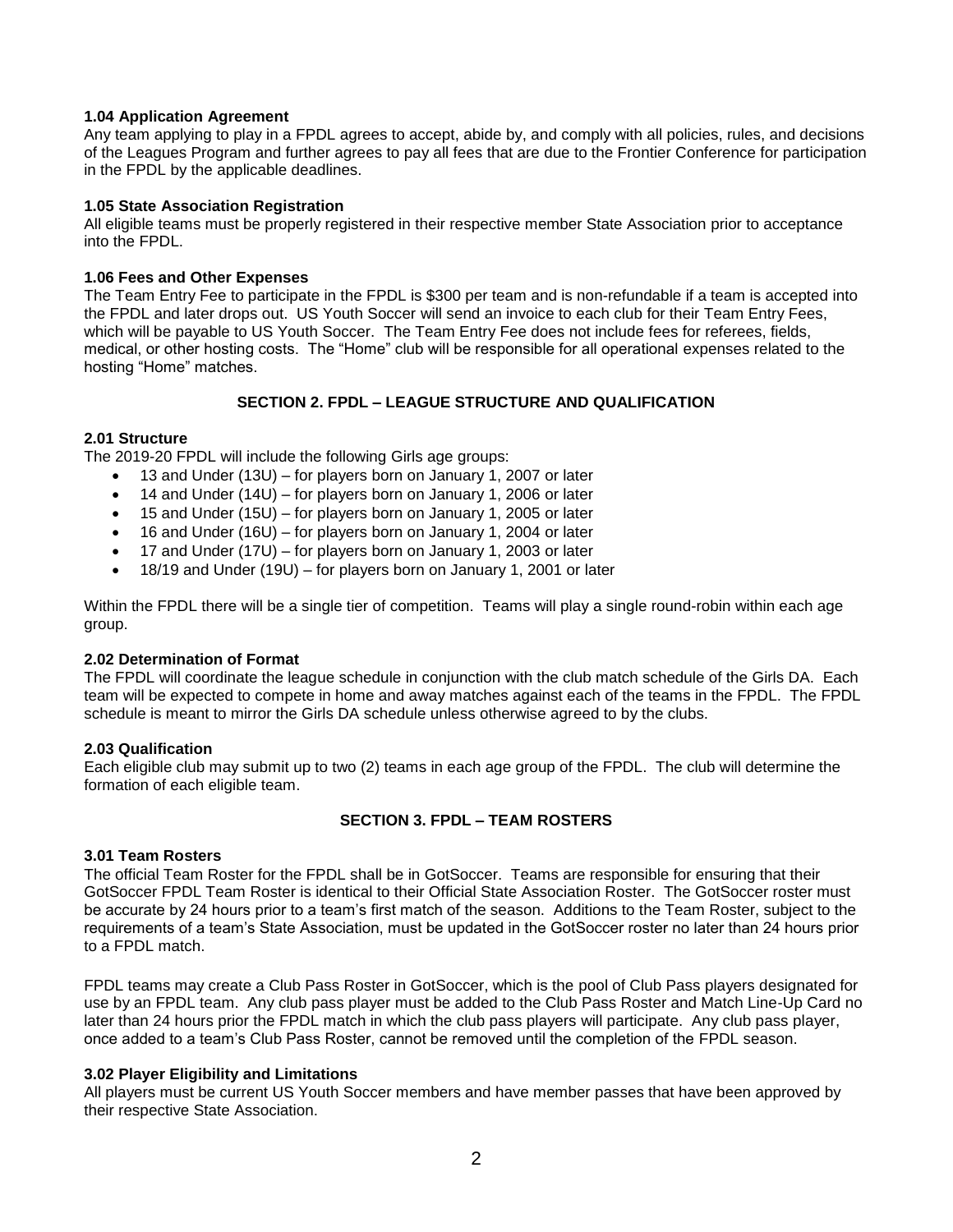A player in the FPDL may only play for one (1) team in an age group within the FPDL and the Frontier Conference.

A player may play for only one (1) team during any single day. Once a player is on the roster of a team in an age group and such team has played one (1) match in FPDL competition, such player may not appear on another team's roster in such age group during the remainder of the FPDL and Frontier Conference season.

The FPDL allows for a Goalkeeper exception. Goalkeepers may play for up to two (2) FPDL teams in a single day of competition.

# **3.03 Team Match Day Line-Ups**

Up to eighteen (18) players (inclusive of both primary players and club pass players) are eligible to play in each FPDL match. Eligible players must be listed on the Team Match Day Line-Up (i.e GotSoccer Game Card). The GotSoccer Game Card will be the used as the official Team Match Day Line-Up prior to each FPDL match, and the official Match Report following each FPDL match. The process, timing, and verification of the Team Match Day Line-Up must be done in accordance with Section 9 (Match Day Procedures) of this document.

Players on the team roster who are not eligible/participating in a Conference match are allowed in the team bench area, but must not be in uniform.

# **3.04 Playing of Ineligible Player**

In accordance with Leagues Program Rules, a team that plays an ineligible player shall be subject to disciplinary action including but not limited to: (a) forfeiture of the match; and (b) suspension of the team's coach from FPDL competition. Additional disciplinary action could include (a) expulsion of the team from the FPDL; and/or (b) any further action(s) as determined by the League Manager.

Accusations from teams of an ineligible player must be extensively substantiated and is incumbent on the accuser to provide concrete evidence of ineligibility.

#### **3.05 Player Information**

The FPDL may require participating teams to provide information on players for use in promoting the FPDL and/or its teams and players. Upon request, teams are required to submit information regarding personal player history, competition history, roster history, and any other information that may help promote the league, player, or team.

#### **SECTION 4. FPDL – SCHEDULING AND MATCH MANAGEMENT**

#### **4.01 Number of Matches**

The number of FPDL matches will be determined by the number of teams in each age group. The FPDL is meant to mirror the club match schedule of the Girls DA. For the 2019-20 FPDL season, each team will play a single round-robin in their age group.It is the intent of the FPDL to play only one (1) match per day.

#### **4.02 Location of Matches**

The location of FPDL matches will be determined by the hosting club.

#### **4.03 Match Schedules**

The clubs will have sole discretion in scheduling their home matches. In order to ensure consistency of match scheduling, each club shall follow the below standards:

- a) Clubs should work together to set a final schedule of games.
- b) No matches shall be scheduled prior to 9:00 AM unless the visiting club agrees.
- c) All matches must be scheduled to end at least 30 minutes prior to sunset, unless lights are provided and the visiting club agrees to later start times.
- d) All clubs are expected to schedule matches with professionalism and good will, meaning to not place any club at a competitive advantage or disadvantage.
- e) All matches played on the same day are expected to be played at the same facility, unless the visiting club agrees to multiple facilities being utilized.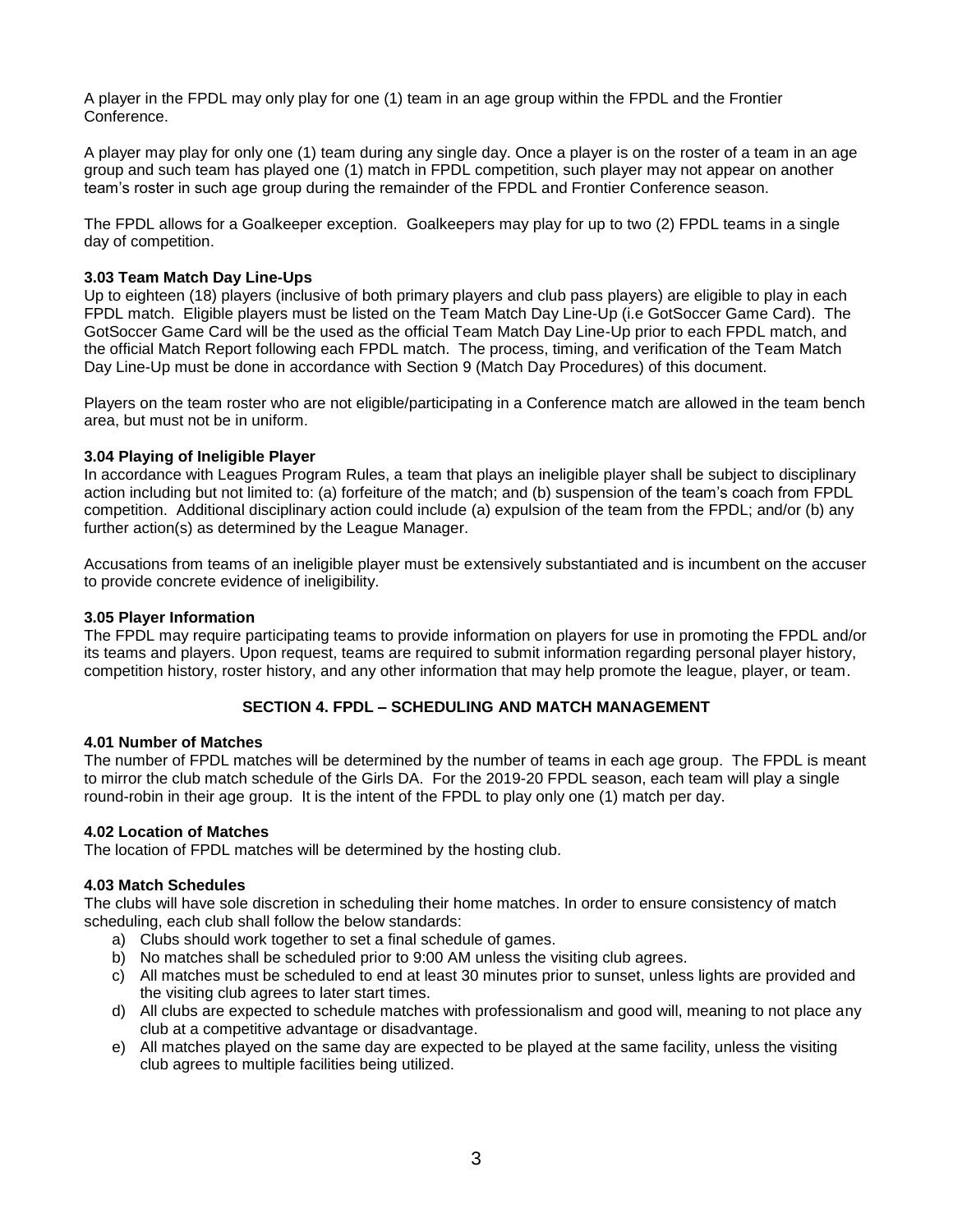# **4.04 Host Club Communication**

The host club is required to provide the visiting club with all match day details at least five (5) days prior to scheduled match. Match day details should include facility address, directions, weather forecast, fixture schedule, field numbers, etc. If there are weather related concerns, the hosting club shall address the situation and accurately communicate schedule changes (if necessary). Each club is responsible for communicating with the teams from their own club.

## **4.05 Facilities**

The host club is responsible for providing high quality fields for FPDL matches. Turf or natural grass surfaces are both acceptable. Each FPDL facility must have permanent or portable restrooms on site and available to players and spectators.

Match fields for FPDL should be setup as follows:

- a) Team sideline requires both the home and away team have an adequate number of benches.
- b) Team sideline requires both the home and away team have matching team tents.
- c) Team sideline requires a minimum of one (1) trashcan.
- d) Team sideline requires a minimum of one (1) table providing water and/or sports drink.
- e) All match fields must be marked and sized properly in accordance with US Youth Soccer specifications.
- f) All match fields must have four (4) matching corner flags.
- g) Three (3) match balls must be provided at by the host club.

# **4.06 Medical Coverage**

The host club is responsible for providing an athletic trainer that will be on site while FPDL matches are being played. The athletic trainer should arrive approximately one (1) hour prior to the start of the first match and continue until the end of the final match. The host club is responsible for payment of the athletic trainer.

#### **4.07 Referees**

Each FPDL club is expected to seek the best referees in their geographic area. A minimum of a "State" licensed referee is recommended as the center referee for FPDL matches. It is the responsibility of the host club to collaborate with their certified U.S. Soccer referee assignor for match assignments as well as handle payment of those referees. Once the referee has jurisdiction of a match, the match may be stopped, suspended, or terminated as provided in the "IFAB Laws of the Game."

#### **4.08 Rescheduling Policy**

Once the FPDL schedule is published it shall be considered official. Changes are permitted at the discretion of the League Manager in consultation with the clubs involved. Other changes to the schedule shall be made in accordance with the below guidelines. Any reschedule situation not included here-in will be determined at the sole discretion of the League Manager.

- (a) Should a team have a conflict with a National League event (national tier), their conflicting FPDL match should be rescheduled.
- (b) Should the hosting complex change fields numbers or field availability prior to an inter-state event weekend, the hosting club will update the schedule as necessary. Every attempt will be made to have as little impact on the schedule as possible, however, some match start times may have to be updated.
- (c) Should a hosting complex close their fields to inclement weather, the host club may, with approval by the League Manager, move the matches to a different facility.
- (d) Should a match or matches be cancelled due to rain or inclement weather, it shall be rescheduled on a date/time/location as determined by the host club with approval by the visiting club and League Manager. Following a rain-out, the rescheduled match shall be published no later than ten (10) days after the originally scheduled match. Once the reschedule is published, it shall be considered official.
- (e) Requests to reschedule a match will not be considered unless both clubs agree to the change with approval by the League Manager.

#### **4.09 Emergency Match Management Procedures**

On an emergency basis, the League Manager reserves the right to impose emergency Match Management Procedures. These procedures shall be limited to those items that are necessary, in the sole opinion of the League Manager, in order for a match to be played. Such procedures could include, but are not limited to, the following.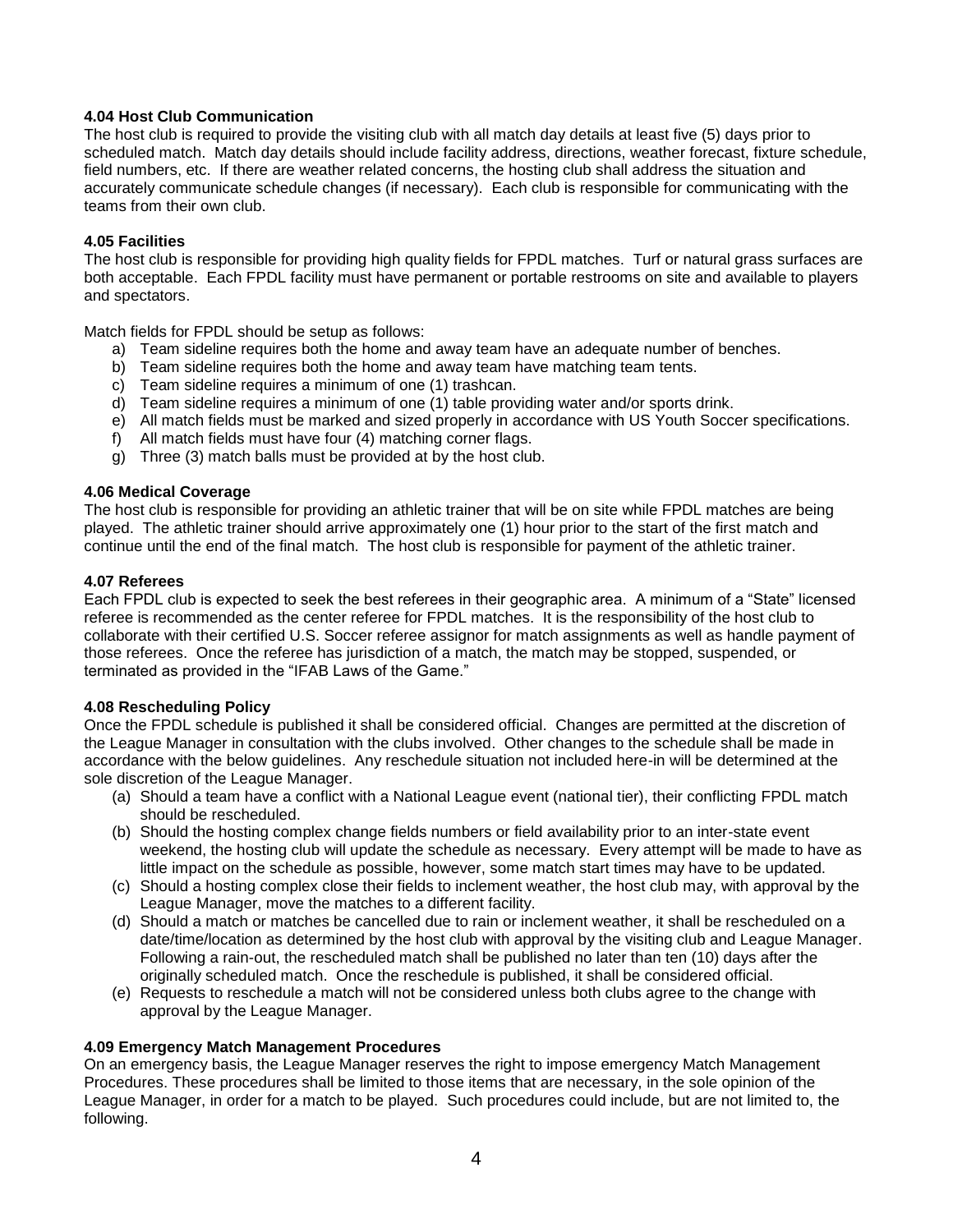- (a) Shortening match lengths or half time due to inclement weather, lack of light, or other extraordinary circumstances.
- (b) Moving a match to earlier or later in a day.
- (c) Establishing additional match day(s) due to excessive rain-outs.
- (d) Approving the use of less than a 3-man referee crew or approving use of a "club" linesman.
- (e) Approving an alternate method to validate eligible players.

# **SECTION 5. FPDL – STANDINGS**

#### **5.01 Earning Points in Matches**

Points earned in the FPDL will be in accordance with Leagues Program Rules. The standings of teams within the FPDL will be based upon the number of points earned from each match. Teams earn points as follows: 3 points for a win; 1 point for a tie; and no points for a loss.

#### **5.02 Forfeits**

A forfeited match will be scored as a 1-0 win for the opponent. A team forfeiting any match shall be dropped from the FPDL at the discretion of the League Manager following a review of the incident resulting in any Forfeits. Should a team be dropped, all scores for that team in the seasonal year schedule shall be recorded as a 1-0 win for the opponent. In addition, a team that forfeits one of more matches may be subject to further sanctioning including but not limited to a fine, become ineligible to advance to the National League, or be suspended from the Leagues Program. The League Manager, after consultation with the NL Management Group, shall determine any additional sanctioning.

#### **SECTION 6. FPDL – NATIONAL COMPETITIONS**

#### **6.01 Qualification into the US Youth Soccer National League (National tier)**

The top team in each 13U-17U age group, by points/tiebreakers, from the FPDL shall receive an automatic invitation into the US Youth Soccer National League the next seasonal year in the team's rising age group.

## **SECTION 7. FPDL – RULES OF PLAY**

#### **7.01 Applicable Rules and Laws of the Game**

Matches will be played under the applicable policies and rules of National League and US Youth Soccer. Teams are responsible for obtaining and abiding by the IFAB Laws of the Game as they govern play subject to the modifications noted the Leagues Program Rules.

#### **7.02 Substitutions**

FPDL matches will operate under the FIFA-7 players "per half" substitution system (limited substitution). Once replaced, players cannot re-enter the game during that half of play. Substitutions may be made at a maximum of three (3) moments in any half. If a player is removed from the match and no substitute enters the match for the player (team plays short), the original player may reenter the match at any point during the match if the referee signals for the player's reentry.

During a match is that is part of a Conference event using neutral Health Care Professionals (HCP) or neutral Athletic Trainer Certified (ATC) to monitor the fields, if a player is suspected of suffering a head injury, such player may be substituted for evaluation. The substitution for the evaluation of a concussion/head injury will not count towards the team's total allowed substitutions in a half. However, the team must have at least one substitution available to implement this temporary substitution.

If the player is deemed by the neutral HCP or neutral ATC to not have been diagnosed as having a possible concussion, the player may re-enter the game at any stoppage of play and must replace the original substitute. This head injury evaluation substitution will not count as a used substitution in the half. Furthermore, the temporary substitute will be able to re-enter the game in that half at a later time. If the player is not cleared to return to play by the HCP or ATC, the replacement player will no longer be considered a temporary substitute and the team will be charged a substitution.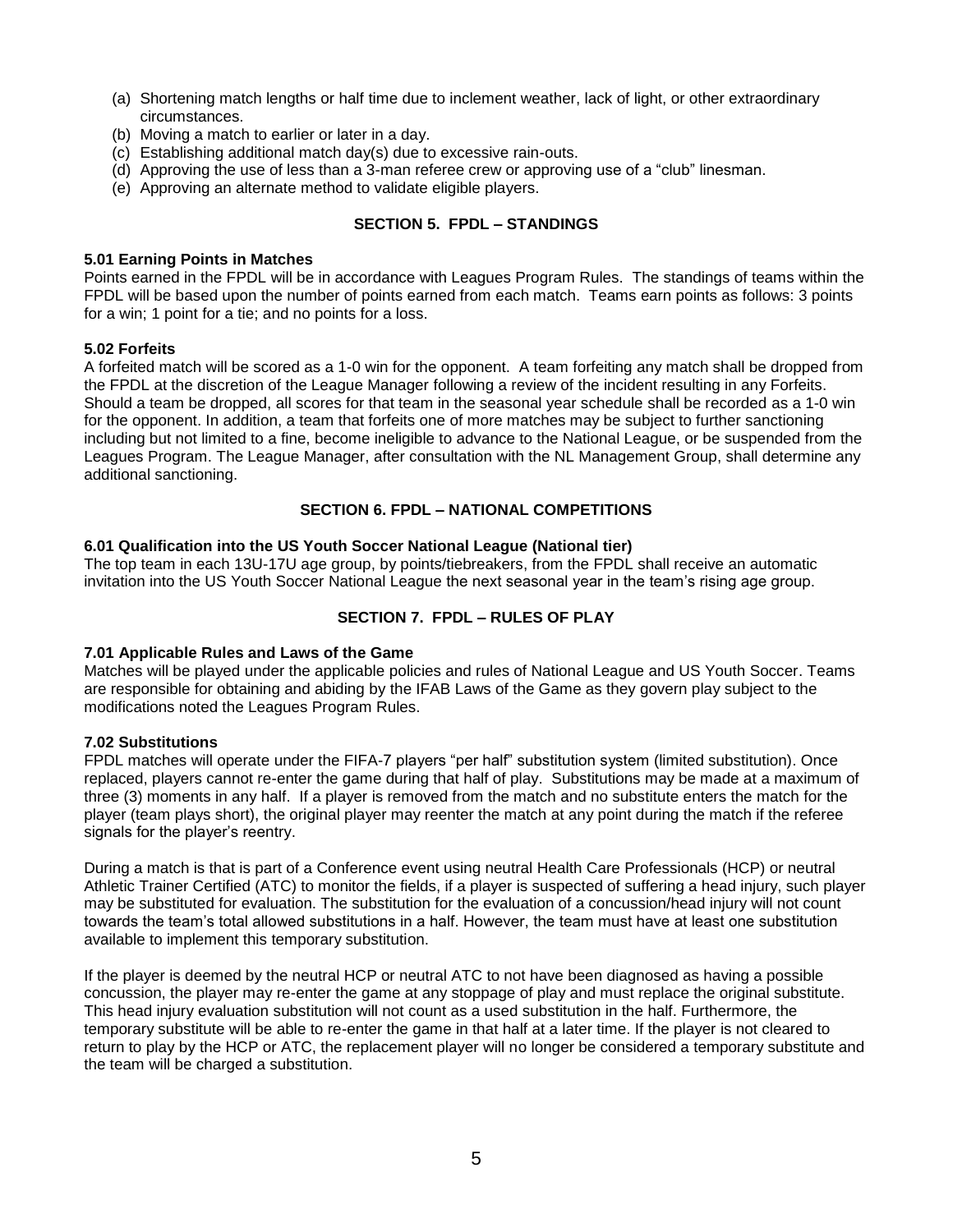# **7.03 Match Length**

Each FPDL match length will be in accordance with Leagues Program Rules. The League Manager will have discretion to shorten match lengths in cases of extraordinary circumstances.

#### **7.04 Team Uniforms**

Team Uniforms must be in accordance with Leagues Program Rules. Every team in the National League FPDL must have two (2) sets of jersey's and socks. The expectation is for the team listed first in the schedule to wear their lighter/white colored jersey and socks, while the team listed second in the schedule to wear their darker colored jersey and socks. If, in the opinion of the Referee, a team color conflict exists, the team listed second in the schedule should change.

Every player on the field must have a unique number (from the rest of the team) affixed on the back of their jersey, with the exception of goalkeepers. Goalkeeper jersey numbers are optional, but if a number is affixed, it must be a unique number (from the rest of the team). Taped numbers will not be allowed.

US Youth Soccer, National League, or other US Youth Soccer related logos/patches are allowed on uniforms, in addition to the team name, team sponsor, or shirt manufacturer. No other patches/logos are permitted without the written approval of the League Manager.

# **7.05 FPDL Protocol for Send Offs and Dismissals**

Protocols for send offs and dismissals shall be in accordance with Leagues Program Rules. Should a player be sent off from a FPDL match, the designated area for the ejected player shall be the Team Bench Area and will remain there under the supervision of the player's Coach. If the sent off player cannot be controlled by the Coach, the Referee may require the removal of the player from the entire field area. If such player is removed from the field area, the Coach must designate a parent or Team Official to supervise the player away from the field area.

# **7.06 Team Coaches – Coaching Education Requirement**

The FPDL does not currently have a Coaching Education Requirement to be in the Team Bench Area. All coaches and team officials in the Team Bench Area must have proper credentials issued by their State Association.

# **SECTION 8. FPDL– REFEREES**

#### **8.01 Three Person System**

FPDL matches shall be officiated in accordance with Leagues Program Rules. The League Manager may, in extreme circumstances, approve exceptions to the use of the three person system.

#### **8.02 Referee Assignor**

The hosting club will determine which referee assignor will assign each event hosted by their club. Referee assignors must be a certified U.S. Soccer assignor. The referee assignor shall be paid by the hosting club.

#### **8.03 Payment of Referees**

Referee and Assistant Referees will be paid by the hosting club, unless otherwise agreed to by both clubs.

#### **8.04 Filing of Referee Match Report**

Prior to each FPDL match, host (home) team shall present a GotSoccer "Game Card" to the Referee, which shall serve as the Official Match Day Line-Up Card prior to the game and the official Match Report following the completion of the game.

Following the completion of each FPDL match, the Referee shall accurately report all scores and cards issued onto the selected Match Report. Once the scores and cards issued are written on the Match Report, it should be presented to both coaches for their signature. It is recommended that each team take a picture of the final Match Report for their own records. The Referee shall then submit the Match Report to host club or referee assignor, who will in turn submit to the League Manager.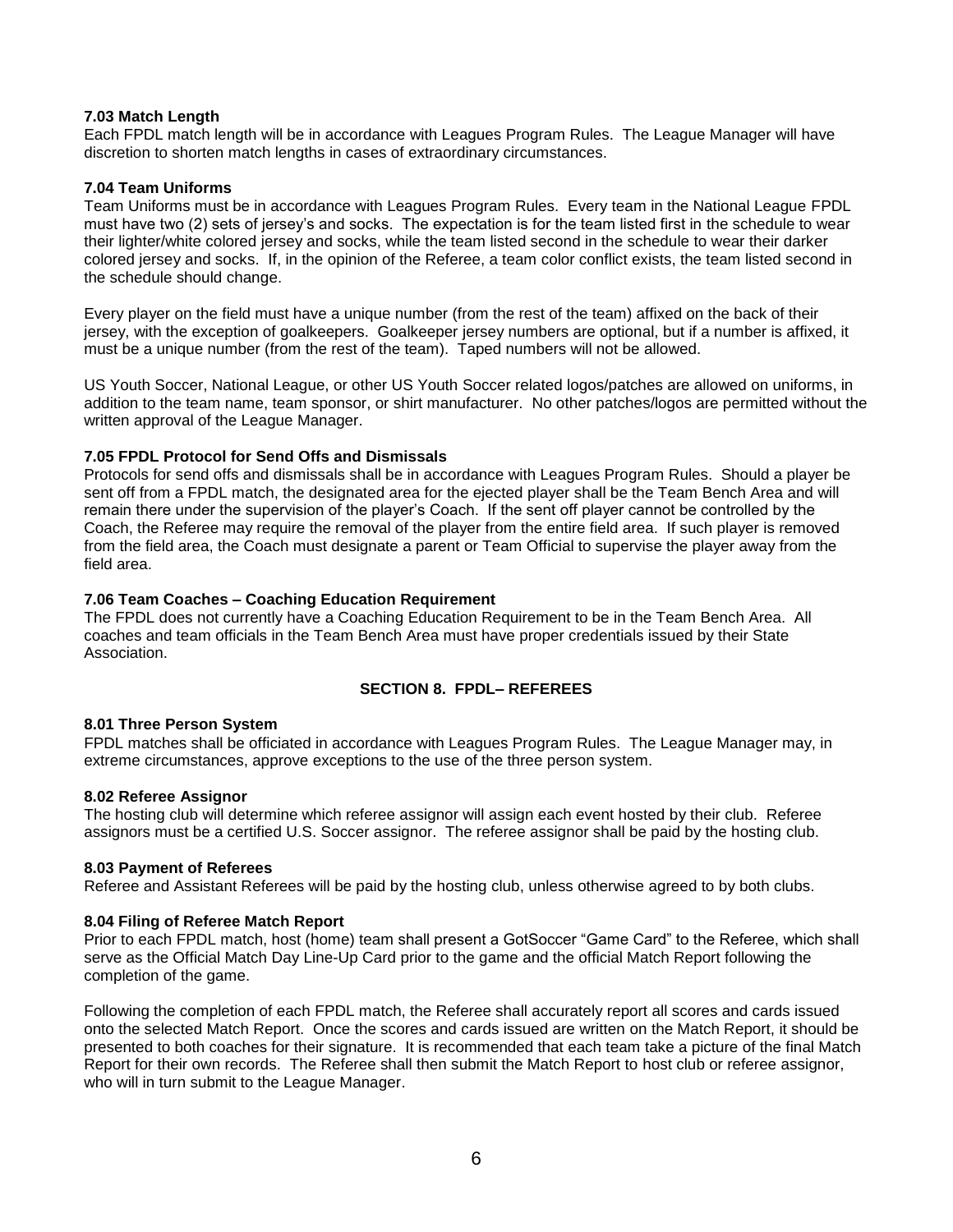If a player is sent off for Violent Conduct, Spitting, or Abusive Language, a U.S. Soccer Supplemental Report must be filled out and submitted to the referee assignor with the Match Report. Additionally, a U.S. Soccer Supplemental Report must be filled out and submitted to the referee assignor for situations involving Referee Abuse or Referee Assault. The referee assignor or host club shall submit all reports to the League Manager.

# **SECTION 9. FPDL – MATCH DAY PROCEDURES**

## **9.01 Match Day Procedures**

The FPDL Match Day Procedures apply to all matches played in the FPDL, unless otherwise instructed by the League Manager.

# **9.02 Team Match Day Line-Up Card**

The GotSoccer generated Game Card shall be the official Team Match Day Line-Up Card for the FPDL. The Match Day Line-Up Card for each match should be printed by the home team no earlier than 24 hours prior to the scheduled start of that match. This timing will ensure the most accurate information for each team line-up. The eighteen (18) eligible players (inclusive of both primary and club passed players) should be listed on the Match Line-Up Card no later than 24 hours prior to a FPDL match. Additional players may appear on the Match Line-Up Card, but if they are not one of the 18 eligible players, their name must be manually crossed out. Suspended players should not appear on the Match Line-Up Card or should be manually crossed out on the Match Day Line-Up Card prior to the Player Check-In.

(a) Printing the Team Match Day Line-Up Card: The home team must print and present the referee with a copy of the Team Match Day Line-Up Card (GotSoccer Game Card). To print the GotSoccer Game card, log into the team account and select the FPDL schedule. To the left of each match is a small PDF icon. Click the PDF icon to download/print the GotSoccer Game Card.

#### **9.03 Match Day Line-Up Players**

The Team Match Day Line-Up Card must include the eighteen (18) eligible players (inclusive of both primary and club pass players) a team will use in a FPDL match. Should more than eighteen players appear on the card, the Coach or Team Official must manually strike through the players that will not participate (prior to check-in by the referee) for a maximum of eighteen (18) eligible players.

(a) Preparing the Team Match Day Line-Up: Each team Coach or Team Official must prepare the Match Day Line-Up for their team by ensuring that each eligible player is "activated" onto the GotSoccer Game Card. To ensure players are activated or de-activated properly, log into the team account and select the FPDL Roster (a link to the roster will be in the "Roster" column of the Event Registration History module on the team account homepage). Upon viewing the roster, there will be a "Deactivate" or "Activate" link next to each player. If any players are "Deactivated" they will be beneath the roster in a "Deactivated Player List". Use the "Activate" or "Deactivate" links to set your Match Day Line-Up. Any players on the active list will appear on the GotSoccer Game Card (i.e. Team Match Day Line-Up Card).

#### **9.04 Club Pass Roster**

Any Club Pass Players must be listed on the Club Pass Roster and Match Day Line-Up Card to be eligible to participate. A Primary or Club Pass Player may only appear on one (1) FPDL or Frontier Conference Primary Roster/Club Pass Roster in an age group during the Conference season. The maximum Club Pass Roster for a FPDL team is 30 minus the number or primary rostered players (i.e. a team with 18 rostered players has a Club Pass Roster maximum of 12).

(a) Adding a Club Pass Player to a team's Club Pass Roster: Each team Club Pass Player must be first added to the team's Club Pass Roster in order to be added to the Match Day Line-Up. To add a Club Pass Player to a FPDL team, log into the team account where the Club Pass Player will be club passed. Navigate to the roster as described in 9.03.a above. At the top of the team roster, click on the "Add Club Pass Player" link. Search for the player to be club passed by entering the player's information and clicking "Find Players" (search fields are not all required). Once found, click the "Add" link that appears next to the player to be club passed. The player has now been added to your Club Pass Roster and will appear in the team's "Deactivated Player List". See instructions in 9.03.a regarding player activation.

#### **9.05 Team/Player Check-In**

Prior to the start of a FPDL match, the home team shall present the referee with the copy of the Team Match Day Line-Up Card (GotSoccer Game Card). In addition, each team shall present their properly prepared US Youth Soccer Player Passes to the referee. GotSoccer electronic player passes that are properly prepared shall be